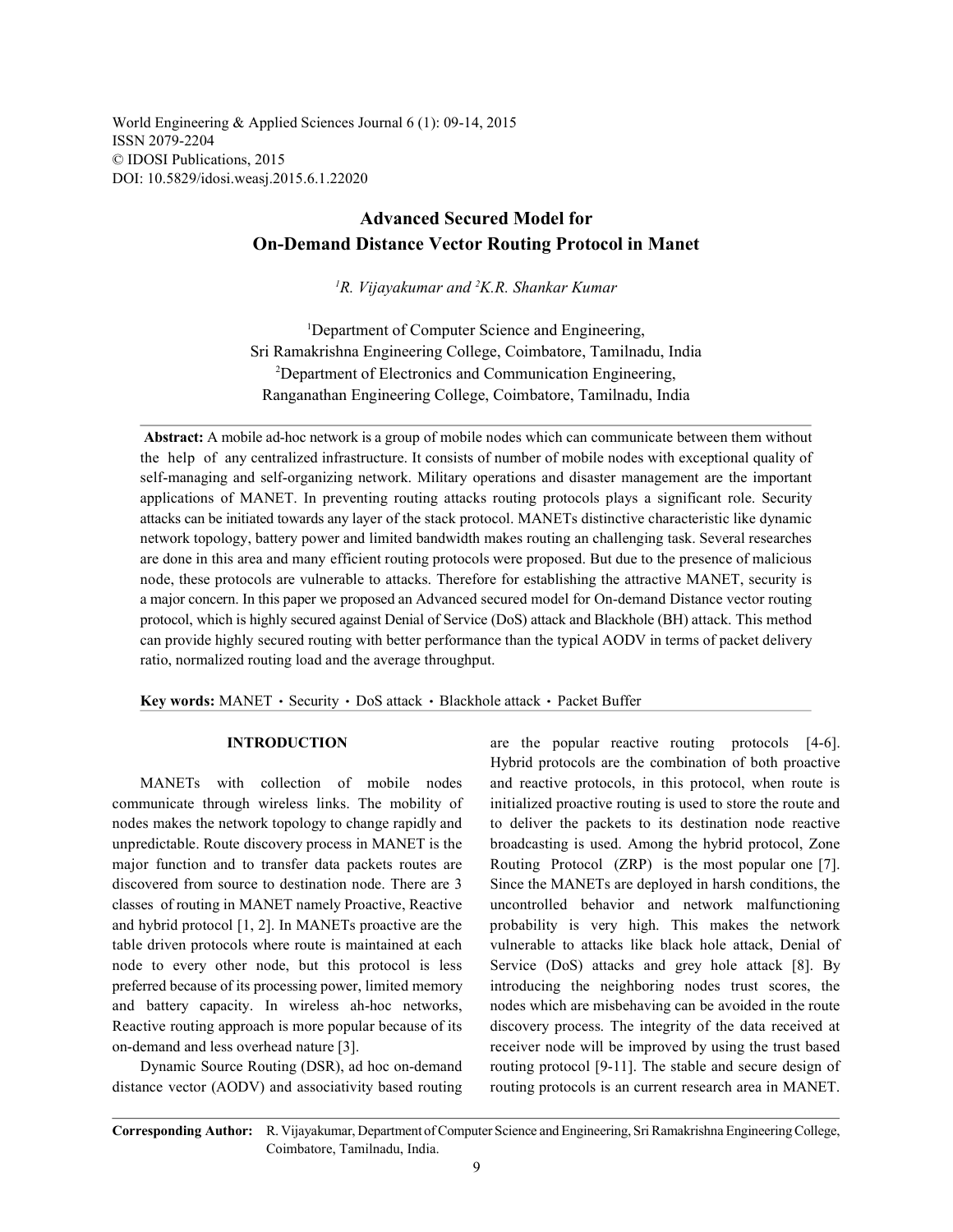the nodes cooperation is more important [12]. Though routing protocol which has been researched dynamically most nodes are malicious or selfish, protecting the [20, 21]. It has phases of route maintenance, route routing protocols against various attacks secure routing discovery and neighbor maintenance. When data packets protocol is required. In this paper, we proposed an to be send from source node S to a destination node D, enhanced secured model for On-demand Distance vector the route discovery phase is initiated by broadcasting routing protocol. This proposed model provide security RREQ packets to its neighbor nodes. against Denial of Service (DoS) and Black Hole (BH) The RREQ packets received to immediate neighbors attack. will be rebroadcasted to their own neighbors, until the

component for its extensive use. Continuous and dynamic message, the RREP message is replied back from node D Bandwidth and the limited battery power are the resource route where route request messages are received. The constraints that make it difficult for the conventional RREQ messages arrived late will be ignored and the date networks to use the existing security system directly [13]. transmitted through this route can be believed as confidentiality, access control, non-reputation and and generate RREP to source node. authentication [14]. Among the various attacks in this Generally AODV is scalable and efficient protocol, paper Denial of service (DoS) and Black hole (BH) attacks but has no intrinsic security system. Since this protocol are focused in this paper. is completely security vulnerable, it is easy for attacker to

as a most perturbing problem in MANET. In an RREQ/RREP, RERR message forging, attacker possibilities environment like military, it is extremely dangerous to in impersonating source node S and destination node D have a successful DoS attack [15, 16]. The restriction put by fake RREQ IP address. by Route request rate limit can be overridden by the malicious node in the DoS attack by disabling or **Proposed Secured Model:** In this paper, the description of increasing it. The RREQ RATELIMIT parameter may set the proposed method including its framework, to choose a very high value by the adversary node, which architecture, maintenance, route discovery and attack leads the network with flooding of fake RREQ and leads prevention is described. The proposed protocol has two to DoS attack. The node in the DoS attack cannot truly phases namely route maintenance and route discovery serve other nodes owing to the network load forced by phase. The proposed design has three modules namely false RREQ packets. This attack could deadly affect the observing directly, promiscuous observation of modes entire discovery process of the network. and establishment of advanced secured route discovery,

neighbor node to begin a route request packet in the BH like DoS and the Black hole attack. attack. Immediately after node receiving the RREQ The protection is provided by calculating the packets, it sends fake RREQ with modified high series neighbors trust value in our proposed design. By number. This makes source node to think that node introducing the Packet Buffer (PB) and Node Trust Table having a new routes towards the destination. The the AODV routing protocol is modified to design a received RREP packet from other nodes is ignored by proposed secured model. The information of malicious source node and over the malicious node it starts sending node and neighbor node is stored in NTT. Neighbour the packets. The malicious node acquire entire route node ID is stored in each node and calculates that node towards itself. It ingests all data packets by not allowing trust value based on the observation of the packet as any packets to forward anywhere [17-19]. shown in equation below.

To sustain the reliability of network operations **Aodv Fundamentals:** AODV is a most popular reactive

**Security Concerns:** In MANET security is a vital continuous to broadcast. Ahead of receiving RREQ changing network is a MANETs unique characteristic. to node S. The messages are replied back to the same MANETs attacker by actively or passively can violate discovered path. In addition, intermediate nodes are entire goals of security like availability, integrity, enabled by AODV that have enough fresh routes to send RREQ packets reaching the destination node D it

**Deniel of Service (DOS) Attack:** This attack have termed to hop count decrease and sequence number increase in attack the routes. In AODV vulnerabilities present are due

**Black Hole Attack:** The malicious node hangs around for the proposed method is to protect from malicious attack route maintenance and attack protection. The purpose of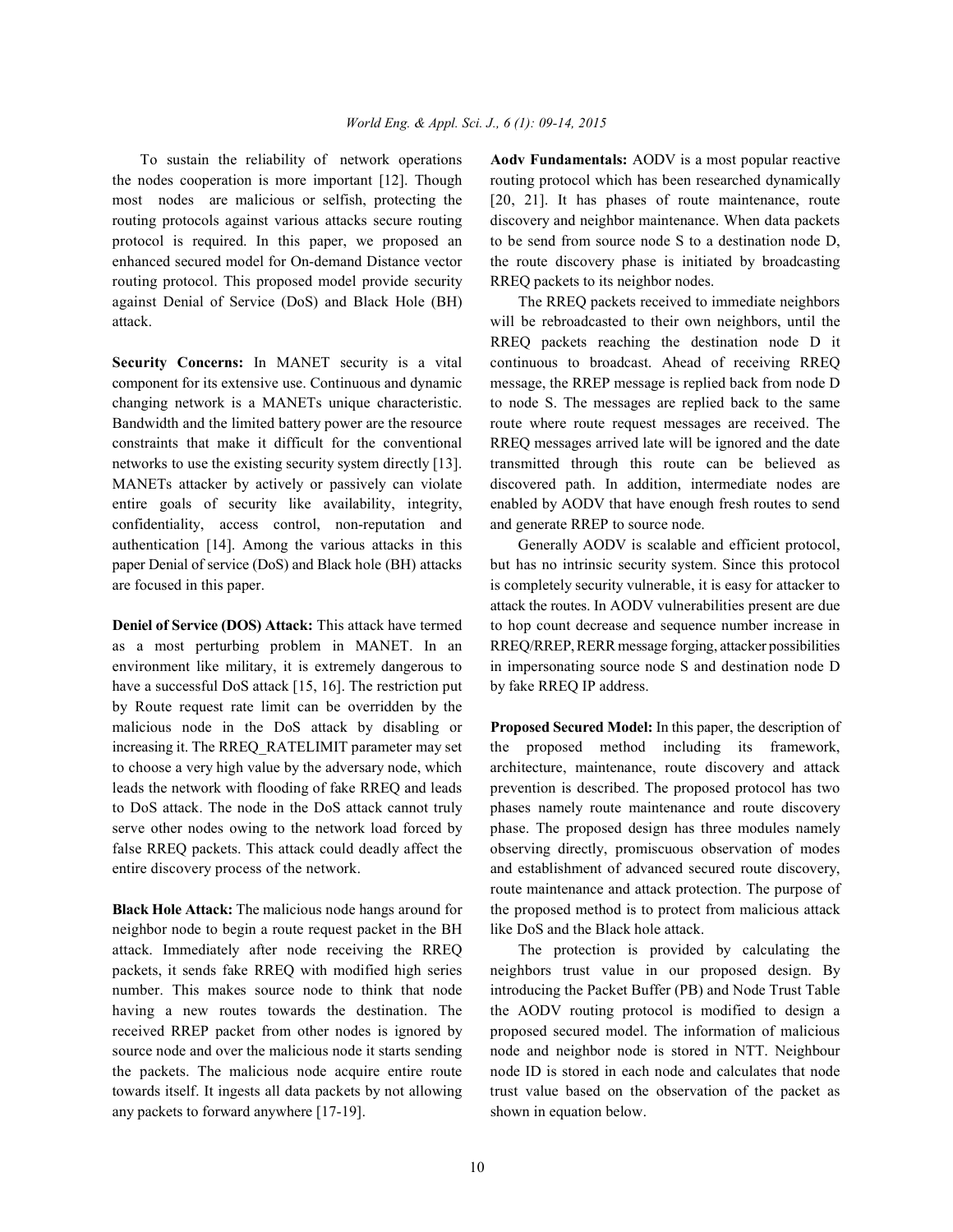*World Eng. & Appl. Sci. J., 6 (1): 09-14, 2015*



Fig. 1: Flow diagram of the proposed method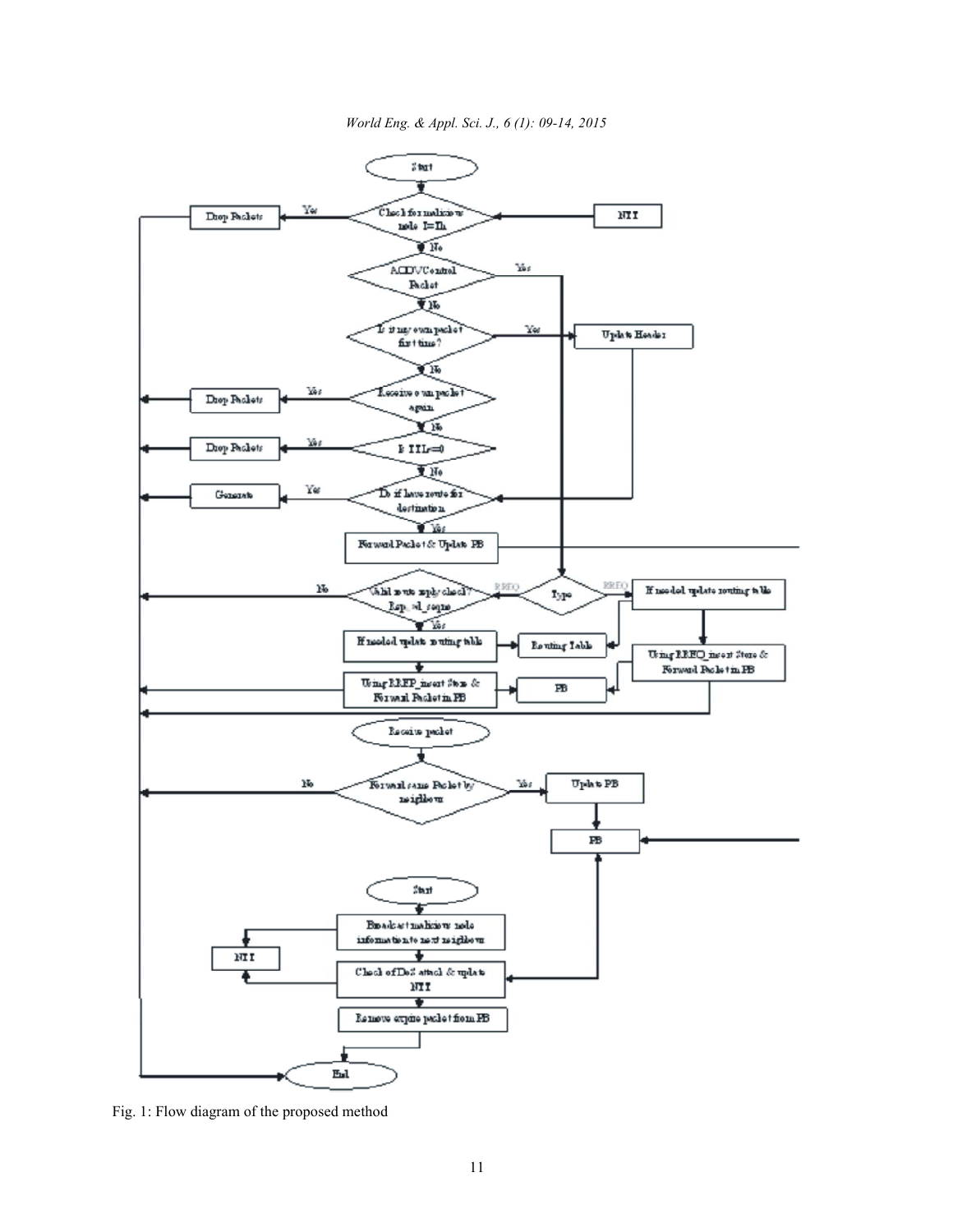$Nt_v = MAX(0, MIN(1, K * T<sub>XYi</sub>) + (1 - K) * (T<sub>XYi</sub> + R<sub>c</sub>)))$ 

In the above equation, K represent constant  $(K=0.93)$ and  $R<sup>c</sup>$  may represent anyone of the constant like RREQ constant, RREP constant, Data constant and Black hole constant. If RREQ constant and RREP constant are equal to 0.3, then it is success and if it is equal to -0.3, then it is failure. Similarly for Data constant, if it is equal to 0.4, it is success and if it is less than -0.4, it is failure. Initially node x trust for y at  $i_{th}$  event  $(T_{XYi})$  is equal to 0.5 by default and Fig. 2(a): Packet delivery ratio comparison gets updated on failed and successful transmission. Black hole constant is set to -7.2 and its minimum trust value and maximum trust value is set as 0 and 1 respectively. The value of threshold is set as 0.5 and packets will be dropped if the node having trust value of less than 0.5.

Packet buffer (PB) includes 3 types namely PB\_DATA, PB\_RREQ and PB\_RREP. This Packet Buffer was used to store data packets and control packets, sent by node itself or forwarded from other received node, Fig. 2(b): Average through put comparison based on Packet Buffer timer and promiscuous mode. Both while sending and forwarding of RREQ, RREP and DATA of each node to next node, it store the data and control packets in its Packet Buffer.

Packet Buffer has functionality to delete, insert, update, search, print table and access entries of Node Trust Table to update neighbors trust value based on observation. All expired packet will be deleted from the buffer at the predefined interval. Fig. 2(c): Normalized Routing Load comparison

So the network is completely secured in the proposed method based on the trust value. In this paper secured Fig. 2: Result of DoS attack routing protocol is proposed to secure and maintain the route discovery process from different attack and to ratio of no. of routing packets sent via network to that of safely transfer the data packets over the network as no. of received data packets. The performance of the shown in Figure 1. **proposed secured method is evaluated using NS-2.35 and** 

measured using the simulator (NS-2) and the result is proposed secured model and comparison with AODV is compared with AODV. Average throughput, packet showed in Figure 2. delivery ratio and normalized routing load are considered The simulation is performed for the network with one to demonstrate the proposed method. In a network, a rate to seven malicious nodes. In the network if there is no of data packets successfully transmitted in unit time is malicious node, the performance of both proposed and called as average throughput. Packet delivery ratio is AODV are similar. In the presence of malicious node, our defined as the ratio of no. of data packets received proposed secured protocol can maintain the average successfully at the destination over the packets sent by throughput constantly above 32, but in AODV it fall the sources and normalized routing load is defined as the significantly as shown in Figure 2(a). Packet delivery ratio







**RESULT** seven malicious nodes on the routing path.The impact The performance of the proposed method is Packet delivery ratio and normalized routing load of the compared it with the AODV. The result is evaluated with under Denial of Service attack on average throughput,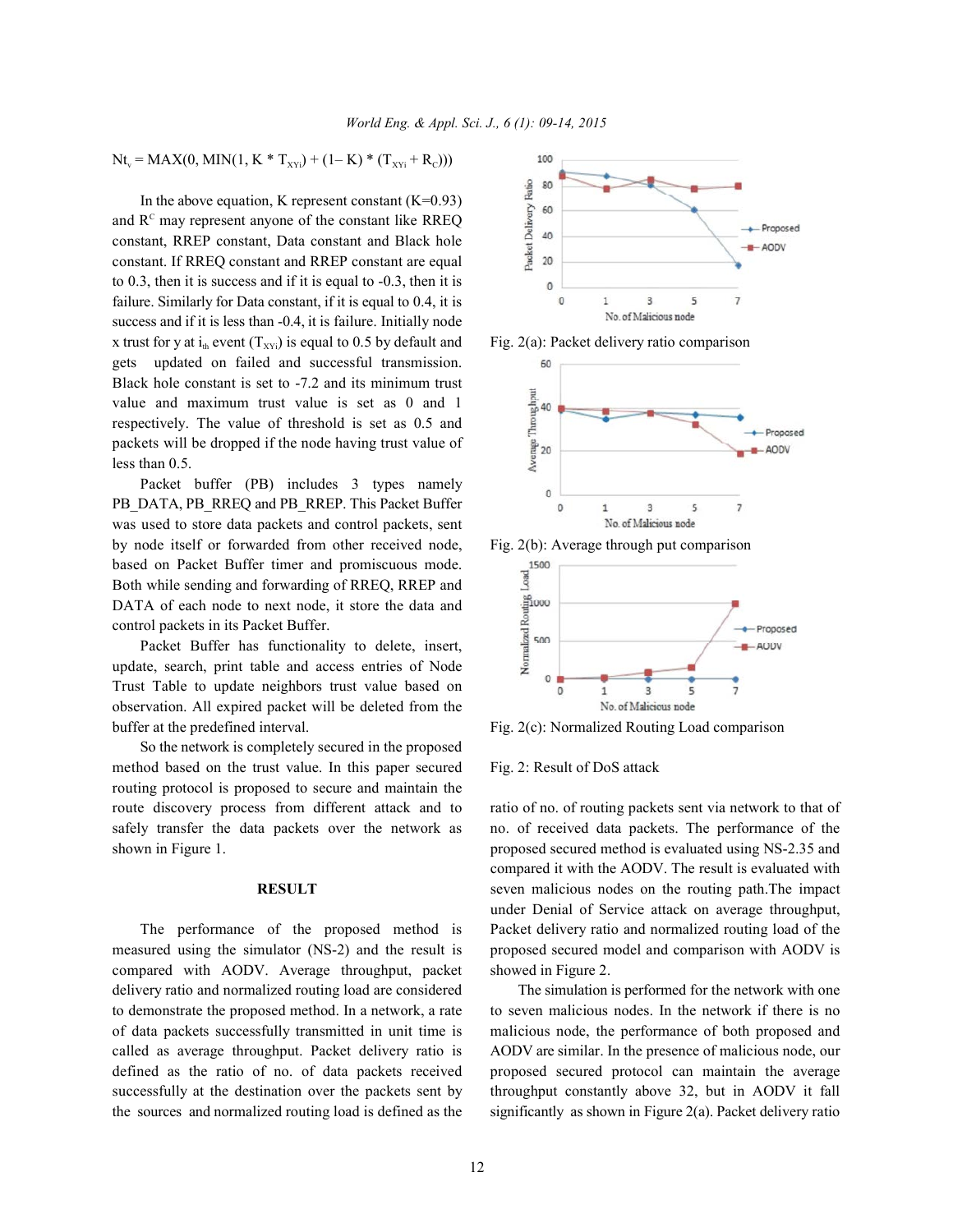





Fig. 3(c): Normalized Routing Load comparison IEEE, Fourth Quarter, 9(4): 70-84.

is always maintained constantly higher than 80%, but it 24(2): 343-356. keeps falling continuously in AODV as shown in 3. Hui Xu, Xianren Wu, H.R. Sadjadpour and J.J. Garciadecrease, but in the proposed model it is maintained small Transactions on, 58(3): 911-922. as shown in Figure 2(c). 4. Shankar, S. Varaprasad and H.N.G. Suresh, 2014.

secured protocol is shown in Figure 3.The simulation is dynamic source routing protocol in mobile ad-hoc carried out for average throughput, packet delivery ratio networks, Microwaves, Antennas & Propagation, and normalized routing load and the result is compared IET, 8(7): 459-464. with the typical AODV. In the presence of malicious node, 5. Nakayama, H. Kurosawa, S. Jamalipour, A. Nemoto our proposed secured protocol can maintain the average and N.Y. Kato, 2009. A Dynamic Anomaly Detection throughput constantly above 30, but in AODV it Scheme for AODV-Based Mobile Ad Hoc Networks,

malicious node as shown in Figure 3(a). Packet delivery 58(5): 2471-2481.

ratio is always maintained constantly from 80% to 85%, but in AODV it drop down to 5% as shown in Figure 3(b). Similarly for the normalized routing load, the proposed secured protocol is always small, while in AODV I keeps on fluctuating as shown in Figure 3(c).

## **CONCLUSION**

Fig. 3(a): Packet delivery ratio comparison supportive. The attacks more often targets the topology Fig. 3(b): Average throughput comparison routing load and packet delivery ratio against DoS Since MANET does not use any specific infrastructure, a node present in it should be secured and related routing information or control messages. In this paper, advanced secured model for On-demand Distance vector routing protocol is proposed which facilitates the route discovery security and its maintenance. Even in the presence of increasing malicious node in MANET, this proposed secured method is able to deliver the packets to the destination. The performance is evaluated by considering the average throughput, normalized attack and Blackhole attack. When compared with other existing methods this proposed secured model is more efficient.

### **REFERENCES**

- 1. Andel, T.R. and A. Yasinsac, 2007. Surveying security analysis techniques in manet routing protocols, Communications Surveys & Tutorials,
- Fig. 3: Result of black hole attack communication in mobile ad hoc networks, IEEE 2. Papadimitratos, P. and Z. J. Haas, 2006. Secure data Journal on Selected Areas in Communications,
- Figure 2(b). Similarly for the normalized routing load with Luna-Aceves, 2010. A unified analysis of routing increasing malicious nodes AODV will entirely increase or protocols in MANETs, Communications, IEEE
	- The impact of blackhole attack of our proposed Importance of on-demand modified power aware
	- Fall significantly even in the occurrence of one Vehicular Technology, IEEE Transactions on,